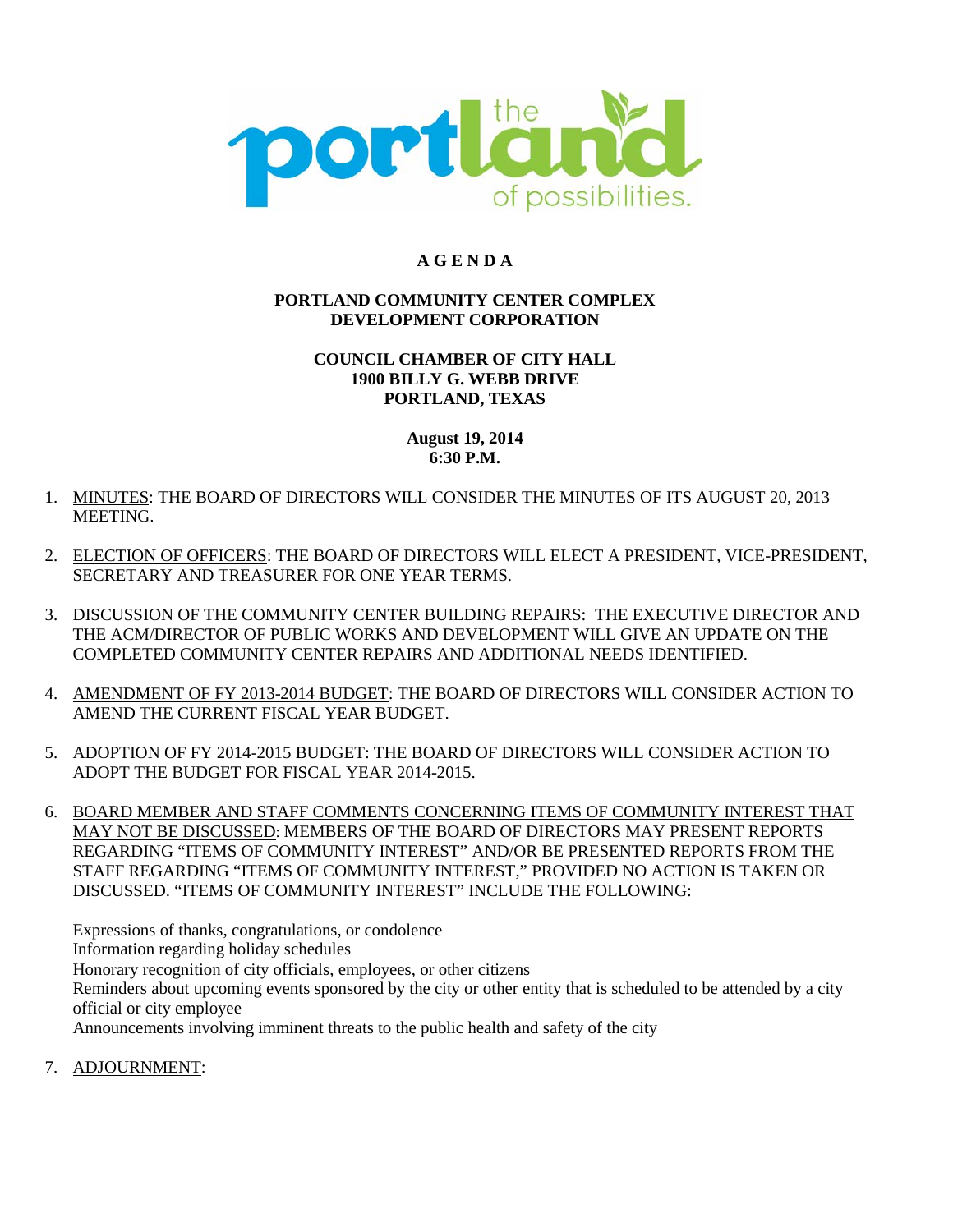#### \* NOTICE OF ASSISTANCE:\*

If you plan to attend this public meeting and you have a disability that requires special arrangements to be made, please contact City Secretary Annette Hall by phone at 361-777-4513 or by e-mail [\(annette.hall@portlandtx.com\)](mailto:annette.hall@portlandtx.com) in advance of the meeting. Reasonable accommodations will be made to facilitate your participation. The City Hall is wheelchair accessible and specially marked parking spaces are located in front of its entrance. Special seating will be provided in the Council Chamber during the meeting.

#### BRAILLE IS NOT AVAILABLE

Posted: City Hall By:<br>August 15, 2014, 5 p.m.

Michel Sorrell, Director of Finance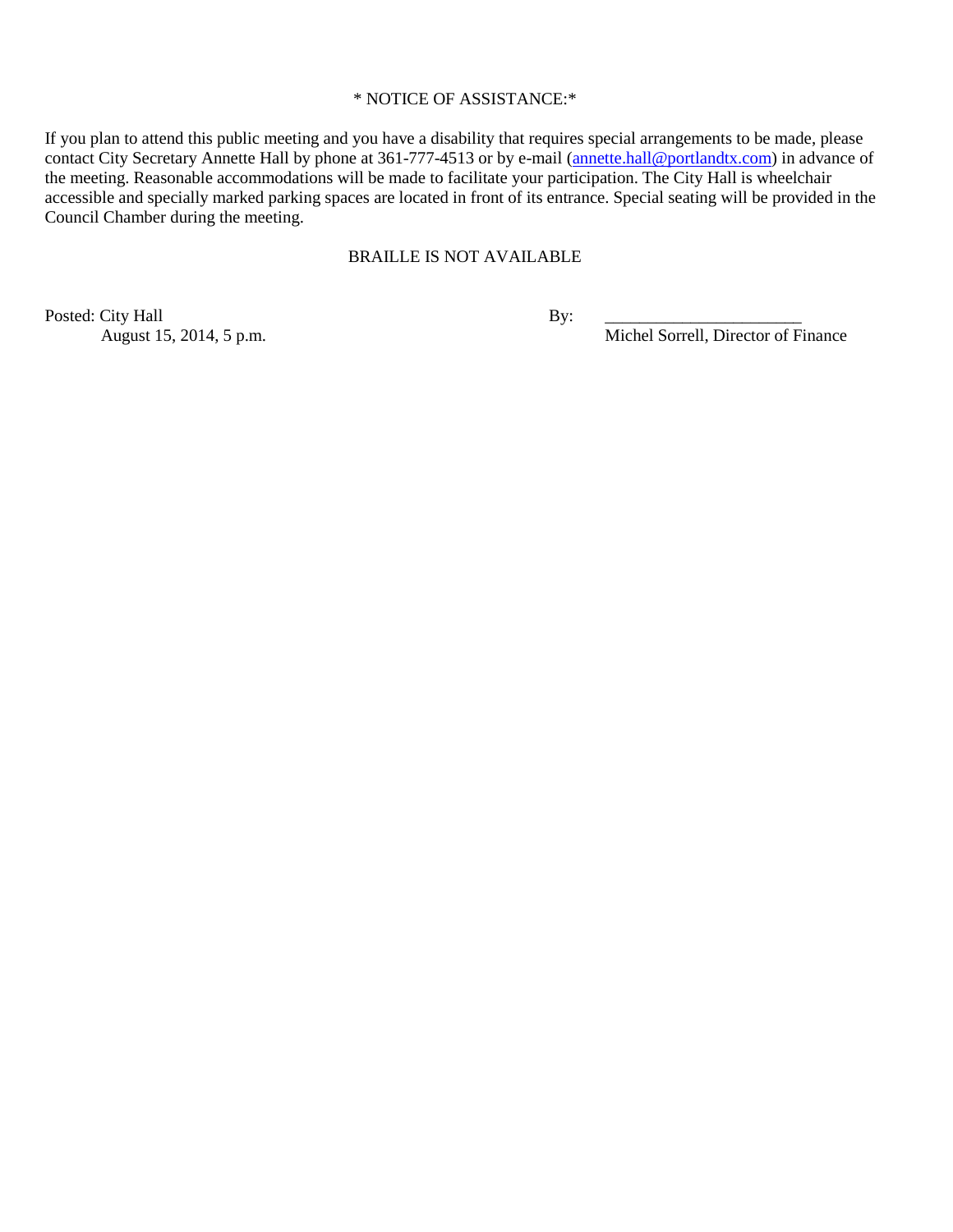*Minutes*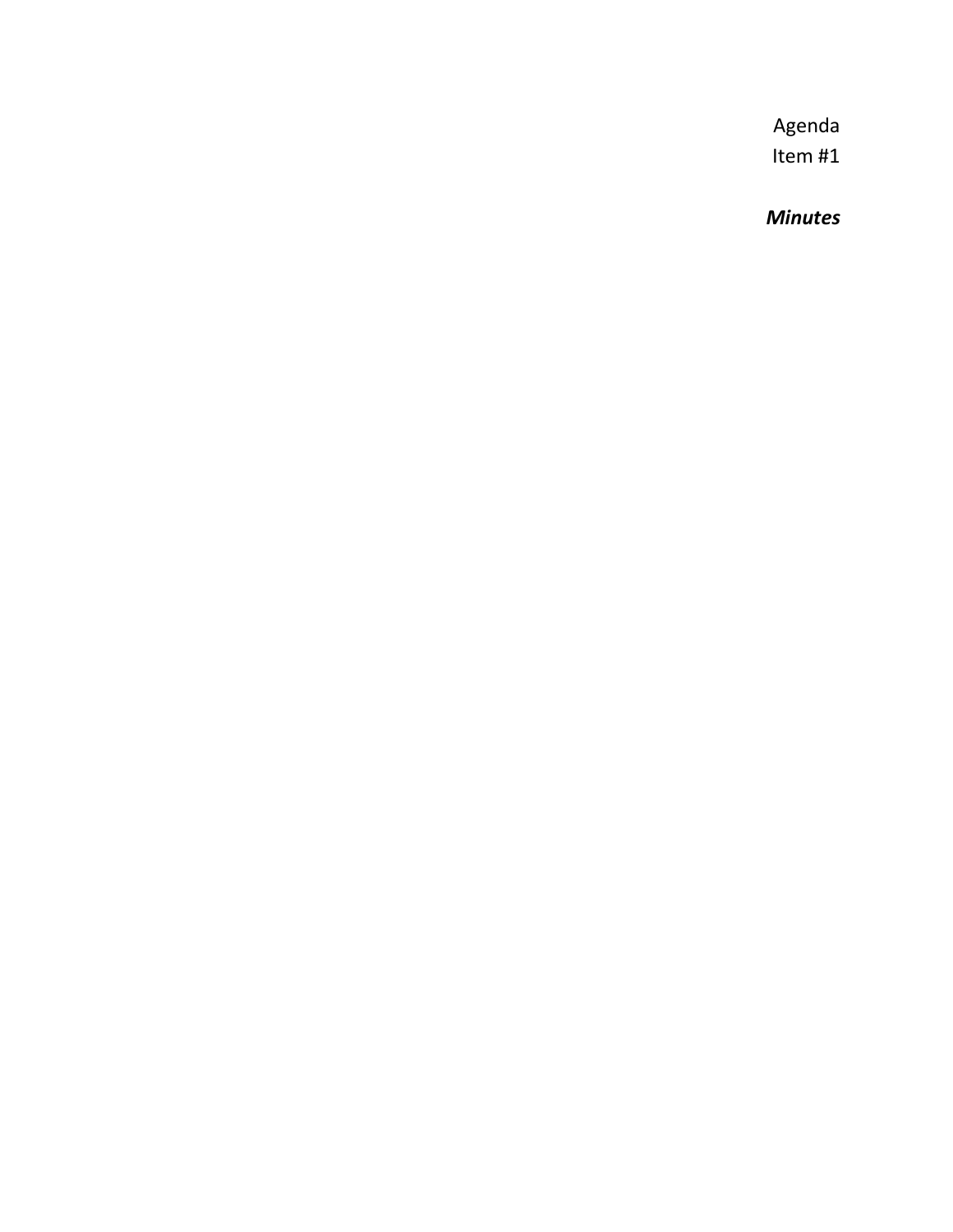#### **MINUTES REGULAR MEETING OF THE PORTLAND COMMUNITY CENTER COMPLEX DEVELOPMENT CORPORATION August 20, 2013 6:30 P.M.**

THE STATE OF TEXAS |  $\blacksquare$ COUNTIES OF SAN PATRICIO | AND NUECES |  $\blacksquare$ PORTLAND COMMUNITY CENTER | COMPLEX DEVELOPMENT CORP.

1. **CALL TO ORDER:** President Krebs called the meeting to order promptly at 6:30 p.m. with the following directors and officers present:

**President David Krebs Secretary John Green**<br> **Vice President Tom Curlee <b>Director Peter Davidson Vice President Tom Curlee Director Dolores Butler Director Gary Moore, Sr. Director John Vilo**

**Executive Director Randy Wright Treasurer Sandra Clarkson**

- 2. **APPROVAL OF THE MINUTES OF AUGUST 21, 2012**: Board President Krebs asked if everyone had reviewed the minutes which had been presented in the packets. No one had any additions or corrections. Director Vilo moved, and Vice President Curlee seconded the motion, to accept the minutes of the August 21, 2012 meeting. The vote was unanimous.
- 3. **ELECTION OF OFFICERS**: There was discussion concerning the naming of City Manager Randy Wright as the Executive Director. It was pointed out that the articles of incorporation name the city manager as executive director by default. Director Vilo moved to re-elect the officers to their current positions and to affirm City Manager Randy Wright as Executive Director. Director Moore seconded the motion. The motion to elect the following slate of officers and to affirm City Manager Randy Wright as Executive Director carried without a nay.

| <b>President</b>      | <b>David Krebs</b>     |
|-----------------------|------------------------|
| <b>Vice President</b> | <b>Tom Curlee</b>      |
| <b>Secretary</b>      | John Green             |
| <b>Treasurer</b>      | <b>Sandra Clarkson</b> |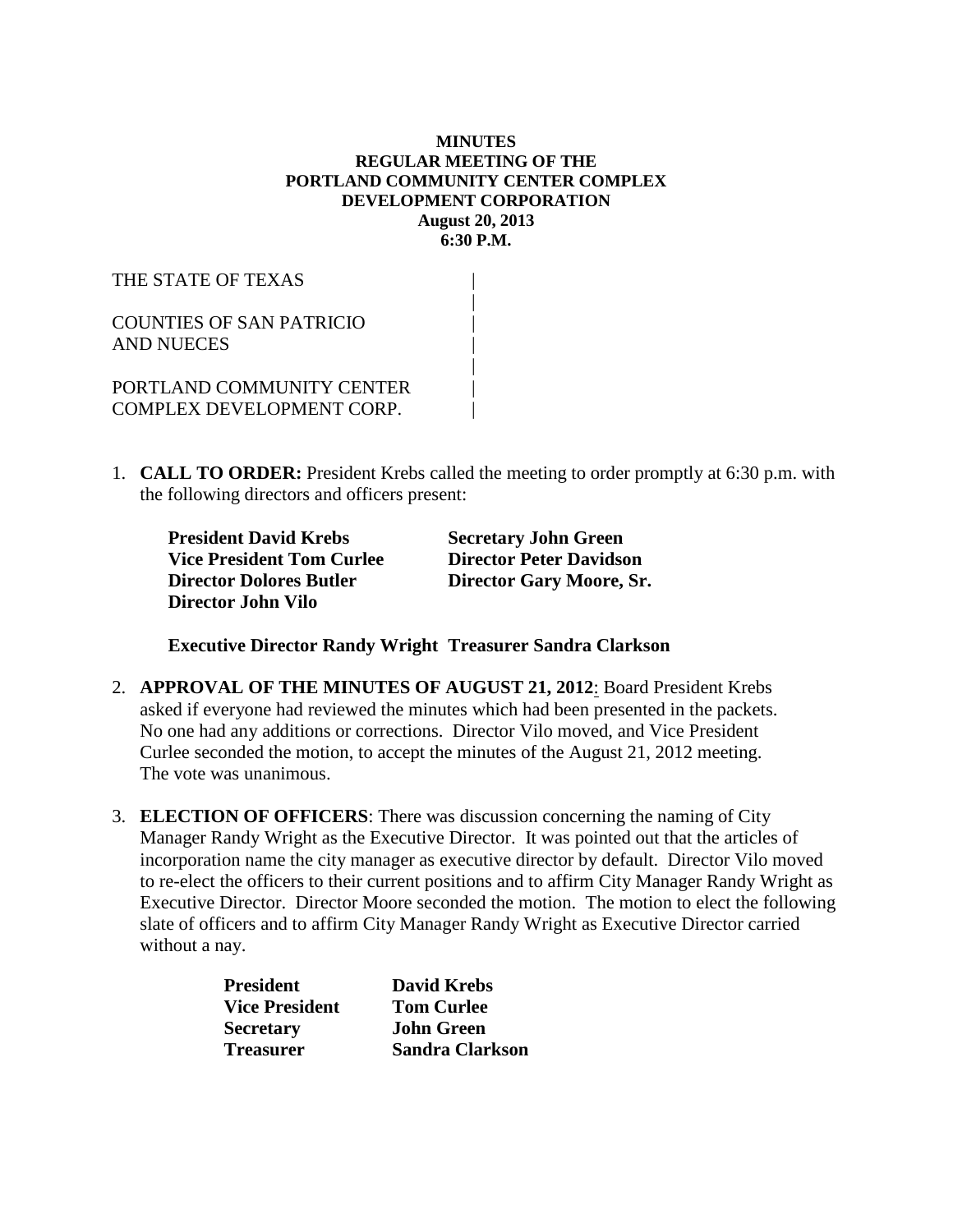### 4. **DISCUSSION OF THE COMMUNITY CENTER BUILDING REPAIRS**:

Executive Director Wright asked the City Engineer Brian DeLatte to summarize the progress made on the repairs to the Community Center Roof, elimination of leaks and repair to the exterior shell. He stated that part of the hold up in identifying and repairing the leaks is the lack of rain to help locate the weaknesses.

- 5. **AMENDMENT OF FY 2012-2013 BUDGET**: Treasurer Clarkson highlighted the areas in the budget that are changing from the original adopted in September 2012. It was noted that the estimated sales tax revenue had taken a very negative turn earlier in the year, but had been up over prior year in the last two months. If revenues at the end of the year exceed the projected year end, the impact will be seen as an increase in net assets. Expenditures had been reduced in response to the reduced revenues, and the projected year-end net assets will be approximately \$256,313. Vice President Curlee moved, and Director Davidson seconded, the FY 2012-13 budget amendment to be approved as presented. The motion carried with all seven voting positively.
- 6. **ADOPTION OF FY 2013-2014 BUDGET**: In introducing the proposed budget for FY2013-14, Executive Director Wright pointed out that each year a sum of money is budgeted for major maintenance and repair of the Community Center. These repairs include air conditioning systems and painting, etc. In the City's five-year capital plan, a rehabilitation project estimated to cost more than \$1 million is slotted. The details of that plan will be brought to the Board when that year is closer on the horizon. The FY2013-14 Budget plans for an excess of net assets from operations \$333,779 to be contributed to fund balance reserves to help with that future capital improvements. Director Davidson moved that the Proposed FY 2013-14 Budget be adopted in its entirety. After Director Moore seconded the motion, it carried unanimously.
- 7. **ADJOURNMENT:** There being no further business to discuss, President Krebs adjourned the meeting at 6:55 p.m.

MINUTES APPROVED this <u>quarely</u> day of <u>quality 2014</u>.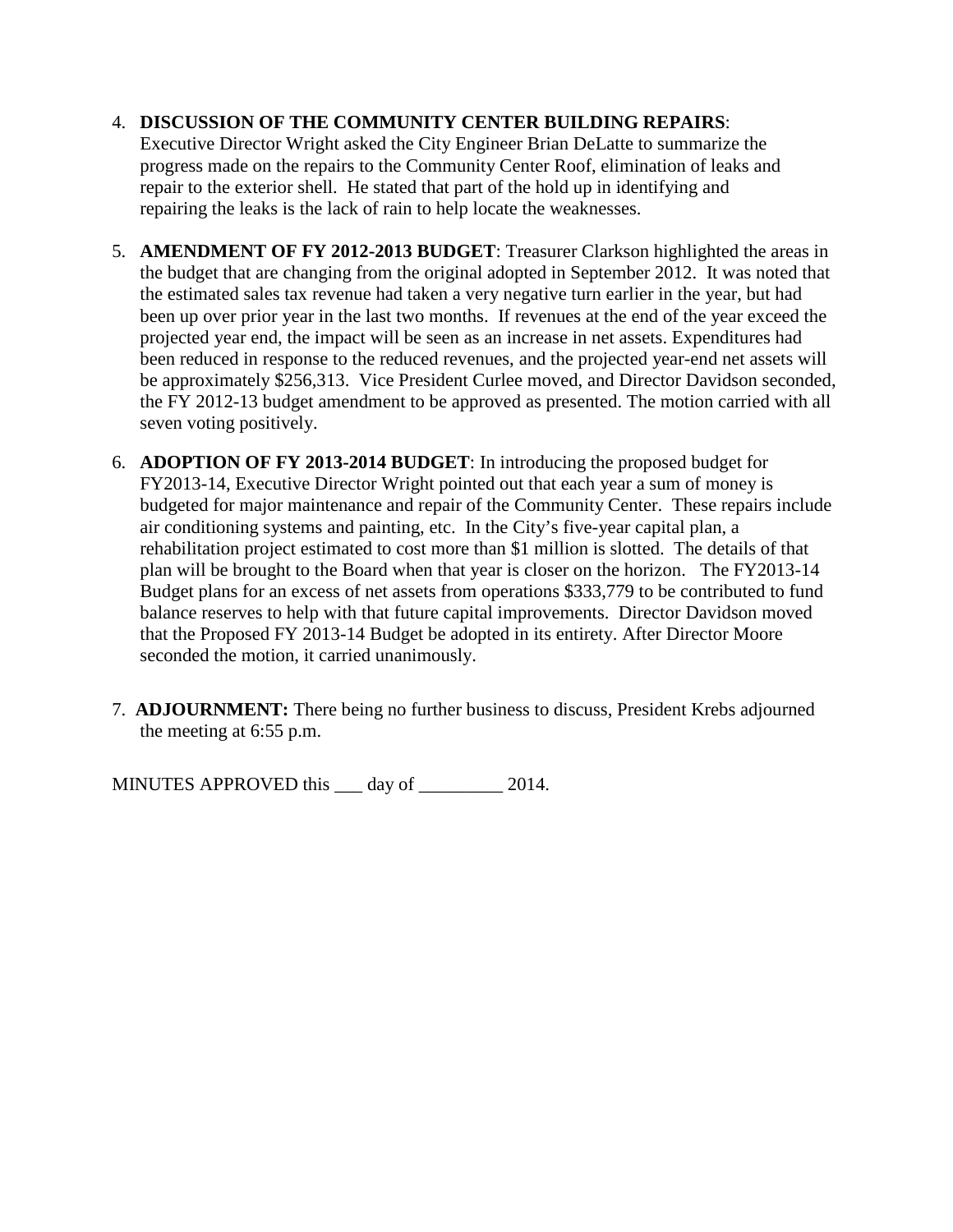*Current Roster*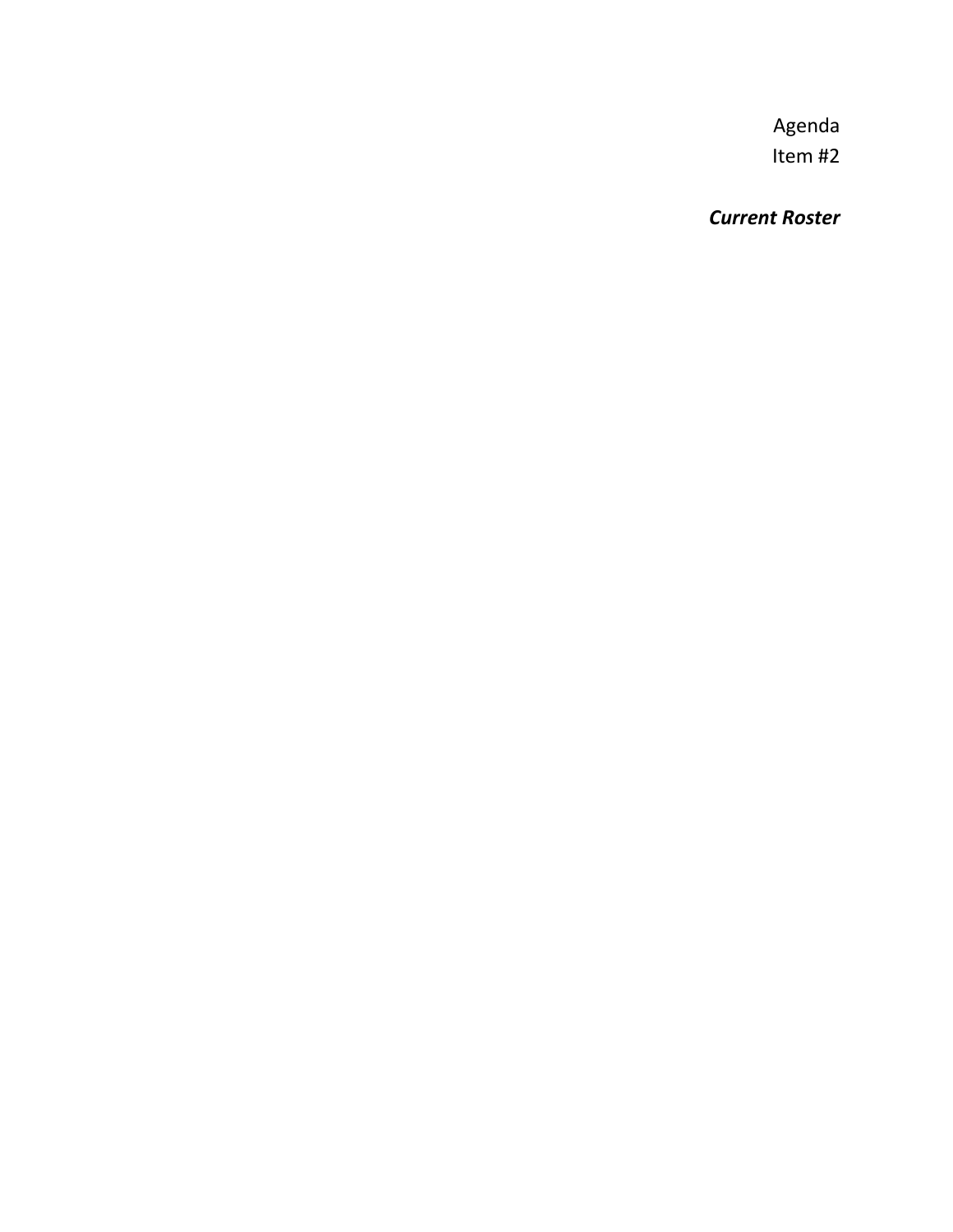# **Portland Community Center Complex Development Corporation**

Board of Directors

| Class of '15          | Tenure on Board                     | <b>Appointment Up</b> | <b>Corporate Officers</b> |                 | <b>Phone Number</b>             |
|-----------------------|-------------------------------------|-----------------------|---------------------------|-----------------|---------------------------------|
| Peter Davidson        | Appointed January 3, 2008           | May-15                |                           |                 | 643-6022, <mark>815-0040</mark> |
| John Green            | Appointed January 3, 2008           | May-15                | Secretary                 |                 | 946-7663                        |
| David Krebs           | Board Member Since August 4, 1998   | May-15                | President                 |                 | 643-8667; 813-0619              |
| Class of '16          | Tenure on Board                     | <b>Appointment Up</b> | <b>Corporate Officers</b> |                 | <b>Phone Number</b>             |
| <b>Dolores Butler</b> | Appointed August 1, 2006            | $May-16$              |                           |                 | 643-2143                        |
| Tom Curlee            | <b>Board Member Since Inception</b> | May-16                | Vice President            |                 | 643-5838, 877-5838<br>885-62    |
| Gary Moore            | Appointed August 1, 2006            | May-16                |                           |                 | 777-2921, 813-0057, 855-7575    |
| John Vilo             | Appointed September 7, 2010         | May-16                |                           |                 | 643-2174, 633-9257              |
|                       |                                     |                       | Exec. Dir.                | Randy Wright    | 777-4513                        |
|                       |                                     |                       | Treasurer                 | Sandra Clarkson | 777-4520                        |

Board of Directors Roster last updated May 5, 2014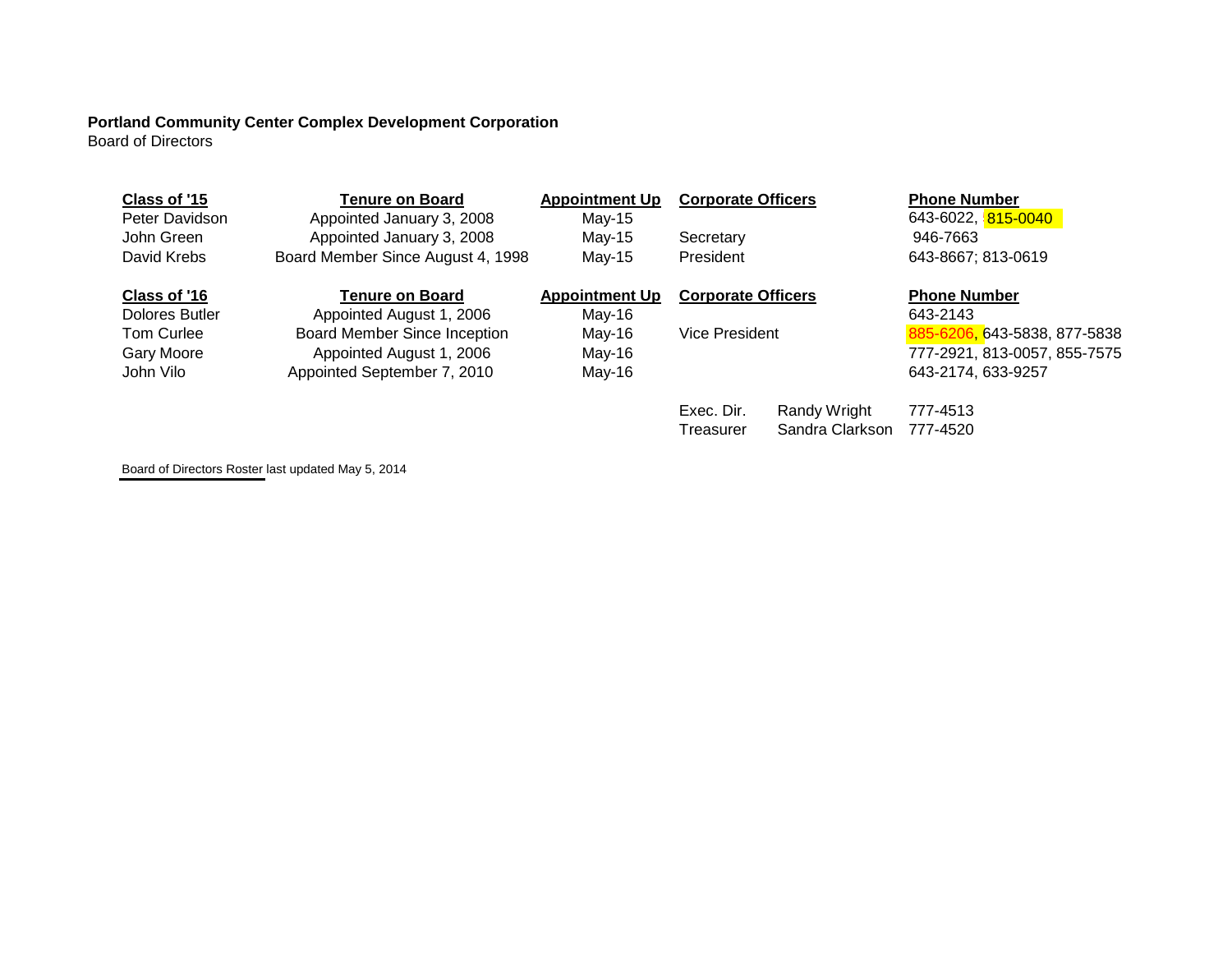*Discussion of the Community Center Building Repairs*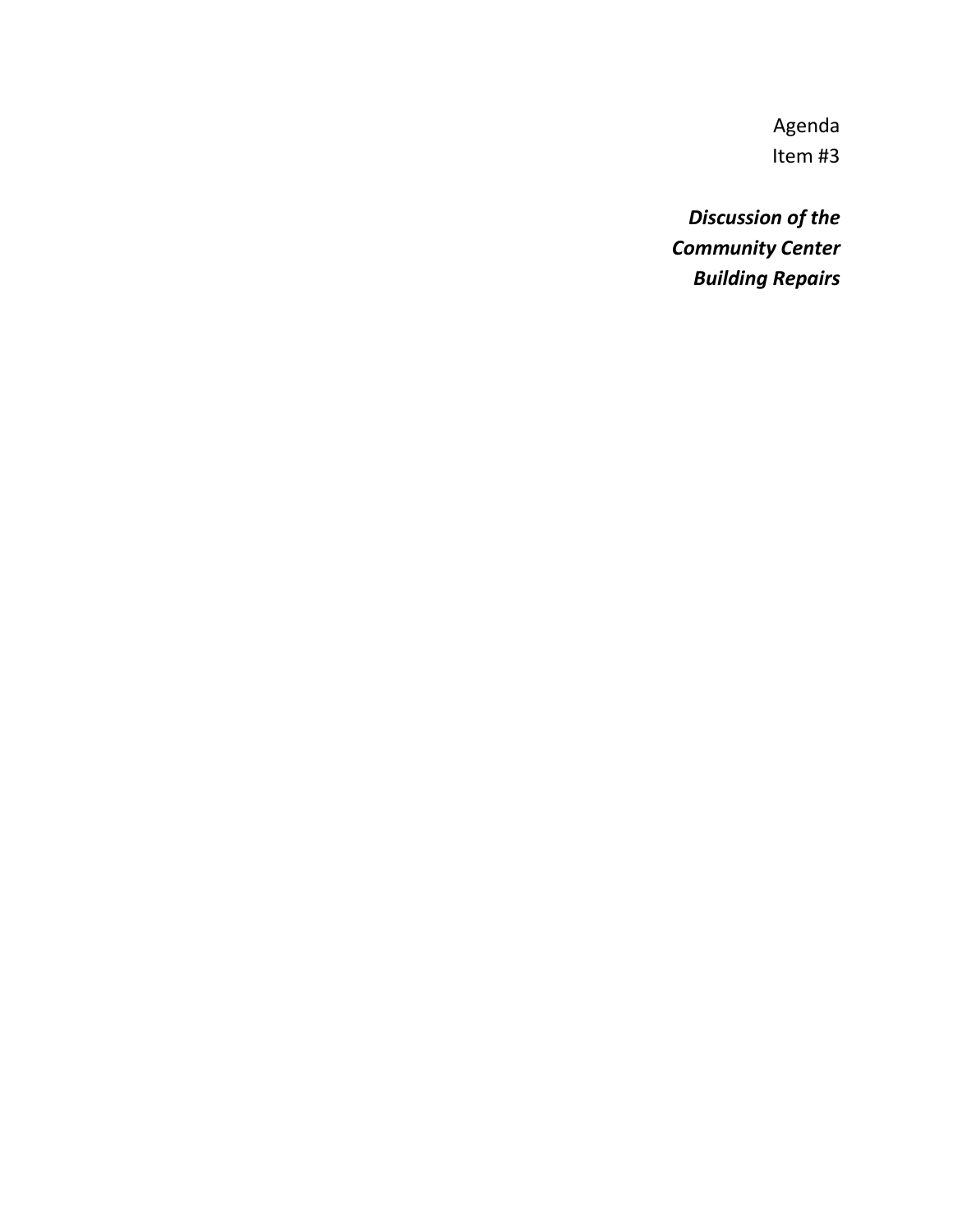*Amended Budget FY 2013-2014 Proposed Budget FY 2014-2015*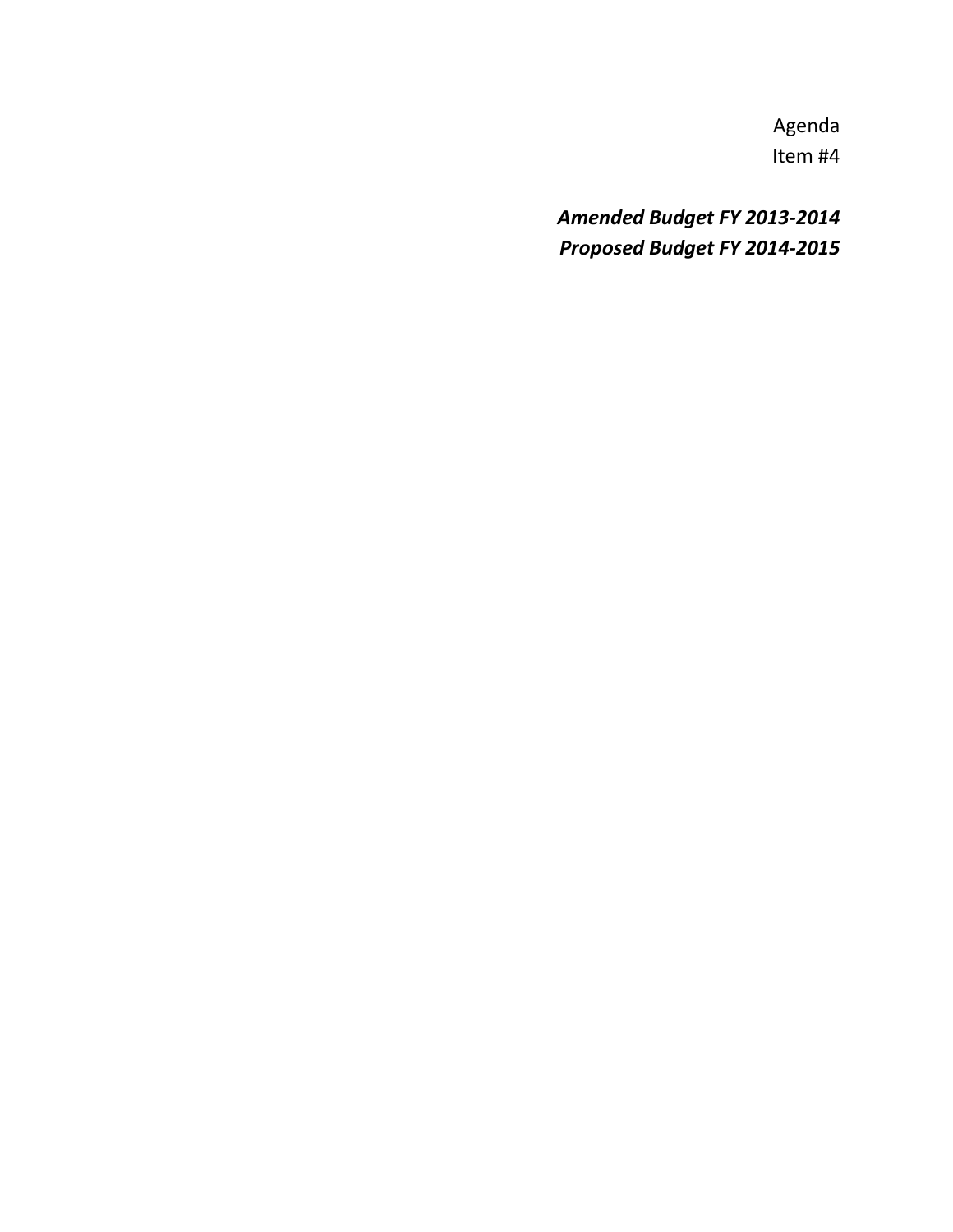#### CITY OF PORTLAND Fiscal Year 2013-2014 Budget Amendment 4B ECONOMIC DEVELOPMENT TAX FUND

| <b>REVENUES:</b>     |                                                        | Current<br><b>Budget</b> |     | Year-to-<br>Date         |    | Projected<br>Year End |    | Increase<br>(Decrease) |
|----------------------|--------------------------------------------------------|--------------------------|-----|--------------------------|----|-----------------------|----|------------------------|
| 40209051             | INSURANCE PROCEEDS/REFUNDS                             | \$<br>۰                  | -S  |                          | S  |                       | \$ |                        |
| 49909010             | <b>4B ECON DEVELOPMENT SALES TAX</b>                   | 1,050,000                |     | 910.615                  |    | 1,101,875             |    | 51,875                 |
| 49909101<br>49909102 | <b>INTEREST ON ACCOUNTS</b><br><b>INTEREST-TEXPOOL</b> | 500                      |     | 107                      |    | 80                    |    | (420)                  |
| 49901035             | <b>INTEREST EARNINGS - BROKERAGE</b>                   | ٠                        |     | 7.270                    |    | 6.800                 |    | 6,800                  |
| 49909135             | <b>CHANGE IN FAIR VALUE - INVESTM</b>                  |                          |     | 48.989                   |    |                       |    |                        |
| 49909900             | DRAWDOWN OF FUND BALANCE                               | 35,000                   |     |                          |    |                       |    |                        |
|                      | <b>Total Revenues</b>                                  | 1,085,500<br><b>S</b>    | \$. | 966.981                  | \$ | 1,108,755             | S. | 58,255                 |
|                      |                                                        |                          |     | Net Change from Original |    |                       |    | 5%                     |

|                      |                                        |    | Current       |     | Year-to-                 | Projected     |               | Increase   |
|----------------------|----------------------------------------|----|---------------|-----|--------------------------|---------------|---------------|------------|
| <b>EXPENDITURES:</b> |                                        |    | <b>Budget</b> |     | Date                     | Year End      |               | (Decrease) |
|                      |                                        |    |               |     |                          |               |               |            |
| 50202505             | <b>COMMUNITY ADVERTISING</b>           |    |               |     |                          |               | \$            |            |
| 50202700             | <b>TRAVEL AND TRAINING</b>             |    | 750           |     |                          |               |               | (750)      |
| 50203235             | <b>FACILITY MAINTENANCE EVALUATION</b> |    | 1,500         |     |                          |               |               | (1,500)    |
| 50203800             | COMMUNITY COMPLEX GROUNDS MAIN'        |    |               |     |                          |               |               |            |
| 50205020             | <b>CONSULTANT SERVICES - ENGINEER</b>  |    |               |     |                          |               |               |            |
| 50205050             | ECONOMIC DEVELOPMENT SERVICES          |    | 14,500        |     | 14,387                   | 14,387        |               | (113)      |
| 50205200             | <b>EQUIPMENT HIRE</b>                  |    | 3,050         |     | 1,134                    | 1,000         |               | (2,050)    |
| 50206300             | CAPITAL IMPRVS - COMMUNITY CENTER      |    | 75,000        |     |                          | 54,900        |               | (20,100)   |
| 50206400             | <b>EQUIPMENT</b>                       |    | 5,000         |     |                          | 5,000         |               |            |
| 50207000             | CONTRIBUTION TO GENERAL FUND           |    | 322,015       |     | 252,212                  | 344,016       |               | 22,001     |
| 50207030             | <b>INSURANCE</b>                       |    | 60,600        |     | 57,029                   | 60,600        |               |            |
| 50207050             | MISC BANK AND ADMIN CHARGE             |    | 725           |     | 950                      | 725           |               |            |
| 50207053             | <b>INVESTMENT FEES &amp; CHARGES</b>   |    |               |     |                          |               |               |            |
| 50207100             | <b>INTEREST</b>                        |    | 80,938        |     | 80,938                   | 80,938        |               |            |
| 50207110             | <b>PRINCIPAL</b>                       |    | 135,000       |     | 135,000                  | 135,000       |               |            |
| 50207912             | <b>TRANS-LIBRARY DEBT SERVICE</b>      |    | 52,643        |     | 52,643                   | 52,643        |               |            |
| 50207915             | TRANS-OUT FIRESTATION DEBT             |    |               |     |                          |               |               |            |
|                      | <b>Total Expenditures</b>              | -S | 751,721       | \$. | 594,293                  | \$<br>749,209 | <sup>\$</sup> | (2,512)    |
|                      |                                        |    |               |     | Net Change from Original |               |               | $-0.33%$   |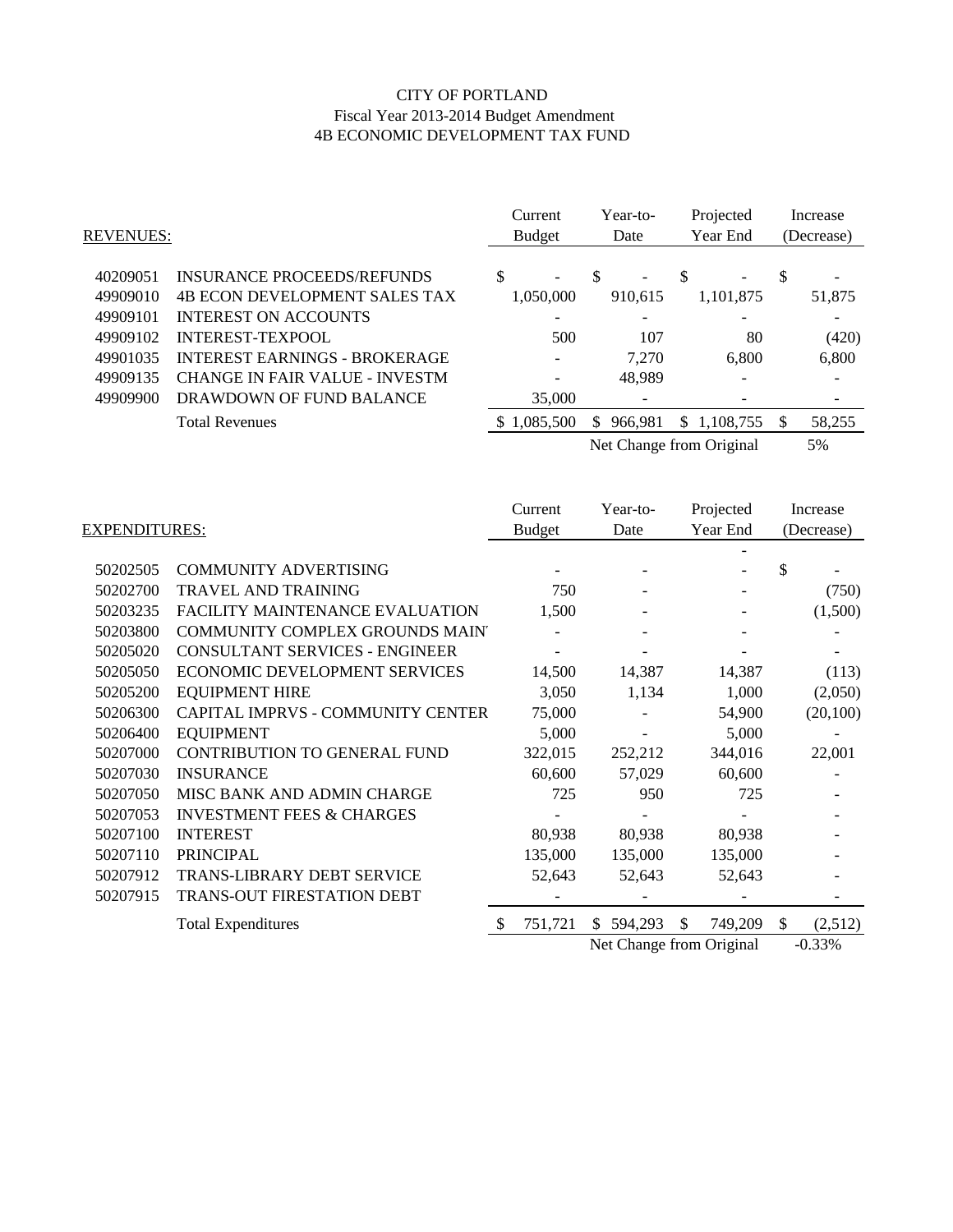#### CITY OF PORTLAND 2014-2015 4B ECONOMIC DEVELOPMENT TAX FUND

|                                                                                                                                                 |                                | <b>ACTUAL</b><br><b>TOTAL</b><br>2011-2012 |          | ACTUAL<br><b>TOTAL</b><br>2012-2013 |          | PROJECTED<br>YEAR END<br>2013-2014 |             | PROPOSED<br><b>BUDGET</b><br>2014-2015 |
|-------------------------------------------------------------------------------------------------------------------------------------------------|--------------------------------|--------------------------------------------|----------|-------------------------------------|----------|------------------------------------|-------------|----------------------------------------|
| <b>REVENUES:</b>                                                                                                                                |                                |                                            |          |                                     |          |                                    |             |                                        |
| 49909010 4B ECON DEVELOPMENT SALES TAX<br><b>Total Tax Revenues</b>                                                                             | \$<br>$\overline{\mathcal{S}}$ | 1,012,285<br>1,012,285                     | \$<br>\$ | 991,698<br>991,698                  | \$<br>\$ | 1,101,875<br>1,101,875             | \$<br>\$    | 1,112,500<br>1,112,500                 |
| 49909101 INTEREST ON ACCOUNTS<br>49909102 INTEREST-TEXPOOL<br>49909135 INTEREST EARNINGS - BROKERAGE<br>49909136 CHANGE IN FAIR VALUE - INVESTM | \$                             | 660<br>$\overline{a}$                      | \$       | 506<br>3,655<br>(48,989)            | \$       | 80<br>6,800                        | \$          | 100<br>5,600                           |
| <b>Total Interest Revenues</b>                                                                                                                  | \$                             | 660                                        | \$       | (44, 828)                           | \$       | 6,880                              | \$          | 5,700                                  |
| 40209051 INSURANCE PROCEEDS/REFUNDS<br>49909900 DRAWDOWN OF FUND BALANCE<br>49909900 OTHER SOURCES - BOND PROCEEDS                              | \$                             |                                            | \$       |                                     | \$       |                                    | $\$$        | 550,000                                |
| <b>Total Other Revenues</b>                                                                                                                     | \$                             | ÷,                                         | \$       | $\overline{\phantom{a}}$            | \$       |                                    | $\mathbf S$ | 550,000                                |
| <b>TOTAL REVENUES</b>                                                                                                                           | $\mathbb{S}$                   | 1,012,945                                  | \$       | 946,870                             | \$       | 1,108,755                          | \$          | 1,668,200                              |
| EXPENDITURES:                                                                                                                                   |                                |                                            |          |                                     |          |                                    |             |                                        |
| 50202090 MISCELLANEOUS<br>50202505 COMMUNITY ADVERTISING<br>50202700 TRAVEL AND TRAINING<br>50203235 FACILITY MAINTENANCE EVAL.                 | \$                             | 196                                        | \$       | 21<br>709<br>$\overline{a}$         | \$       |                                    | \$          | 750                                    |
| 50203800 COMMUNITY COMPLEX GROUNDS MAI<br>50205010 ATTORNEY FEES                                                                                |                                | 3,753<br>175                               |          | 675<br>$\overline{a}$               |          |                                    |             |                                        |
| 50205020 CONSULTANT SERVICES- ENGINEER<br>50205050 ECONMIC DEVELOPMENT SERVICES<br>50205200 EQUIPMENT HIRE                                      |                                | 725<br>$\blacksquare$<br>705               |          | 14,387<br>705                       |          | 14,387<br>1,000                    |             | 14,387<br>1,000                        |
| Total Operations/Maintenance/Cont Ser.                                                                                                          | \$                             | 5,554                                      | \$       | 16,497                              | \$       | 15,387                             | \$          | 16,137                                 |
| 50206300 CAPITAL IMPRVS - COMMUNITY CE<br>50206400 EQUIPMENT                                                                                    | \$                             | 164,000                                    | \$       |                                     | \$       | 54,900<br>5,000                    | \$          | 550,000                                |
| <b>Total Capital Outlay</b>                                                                                                                     | \$                             | 164,000                                    | \$       |                                     | \$       | 59,900                             | \$          | 550,000                                |
| 50207000 PAYMENT TO GENERAL FUND<br>50207030 INSURANCE                                                                                          | \$                             | 322,483<br>38,730                          | \$       | 295,272<br>51,817                   | \$       | 344,016<br>60,600                  | \$          | 363,429<br>66,660                      |
| 50207050 MISC BANK AND ADMIN CHARGE<br>50207053 INVESTMENT FEES & CHARGES                                                                       |                                | 1,069                                      |          | 721<br>11                           |          | 725                                |             | 725                                    |
| 50207100 INTEREST<br>50207110 PRINCIPAL                                                                                                         |                                | 91,138<br>125,000                          |          | 86,138<br>125,000                   |          | 80,938<br>135,000                  |             | 75,437<br>140,000                      |
| 50207906 TRANS OUT 4B CONSTRUCTION FUND<br>50207912 TRANS-LIBRARY DEBT SERVICE<br>50207915 TRANS-OUT FIRESTATION DEBT                           |                                | 70,000<br>50,695<br>66,100                 |          | 54,095<br>62,850                    |          | 52,643<br>L,                       |             | 51,155                                 |
| <b>Total Other</b>                                                                                                                              | \$                             | 765,215                                    | \$       | 675,904                             | \$       | 673,922                            | \$          | 697,406                                |
| TOTAL EXPENDITURES                                                                                                                              | $\mathbb{S}$                   | 934,770                                    | \$       | 692,401                             | \$       | 749,209                            |             | \$1,263,543                            |
| NET ASSETS FROM OPERATIONS                                                                                                                      | \$                             | 78.175                                     |          | \$254,469                           | \$       | 359.546                            | \$          | 404,657                                |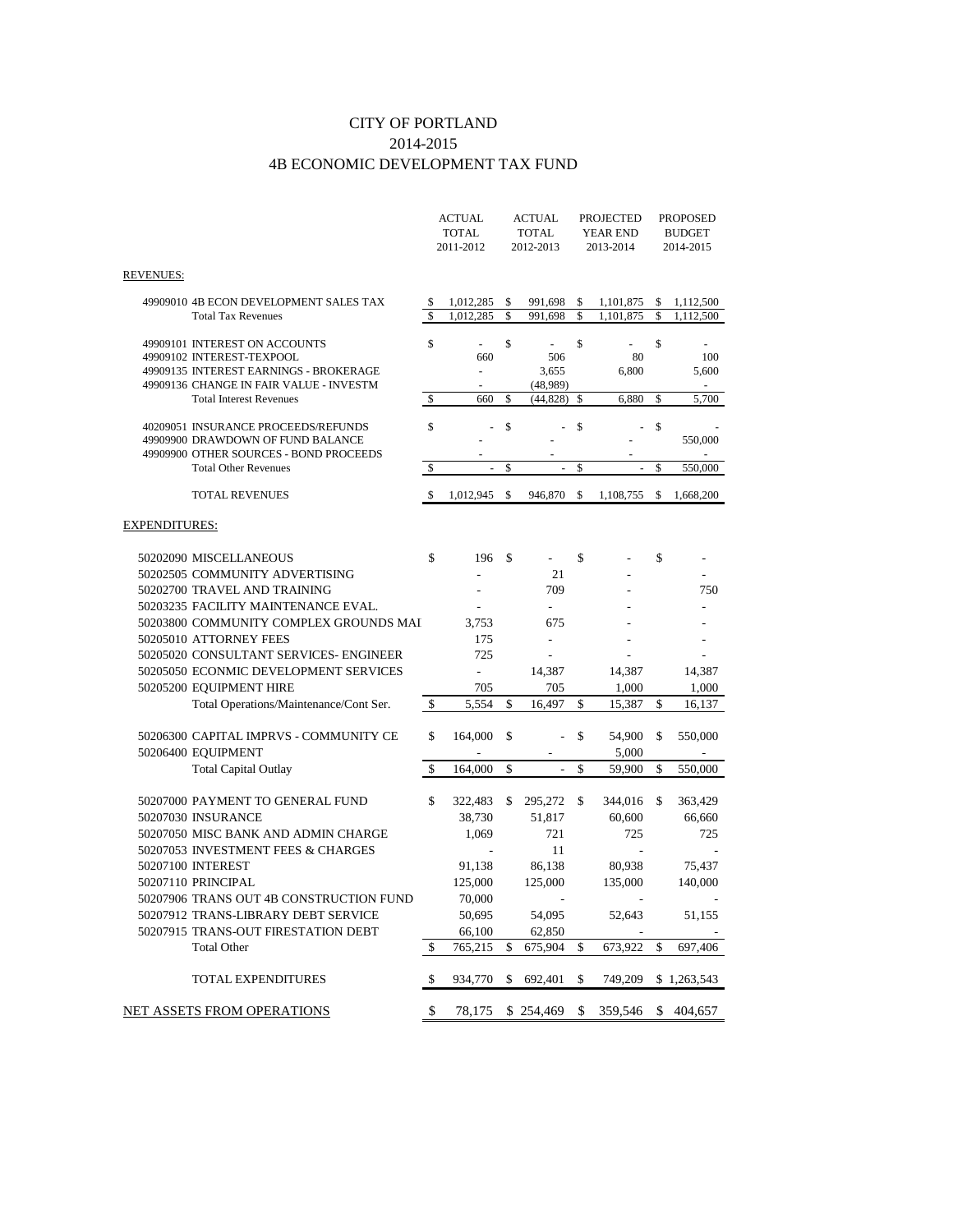*Financial Statements*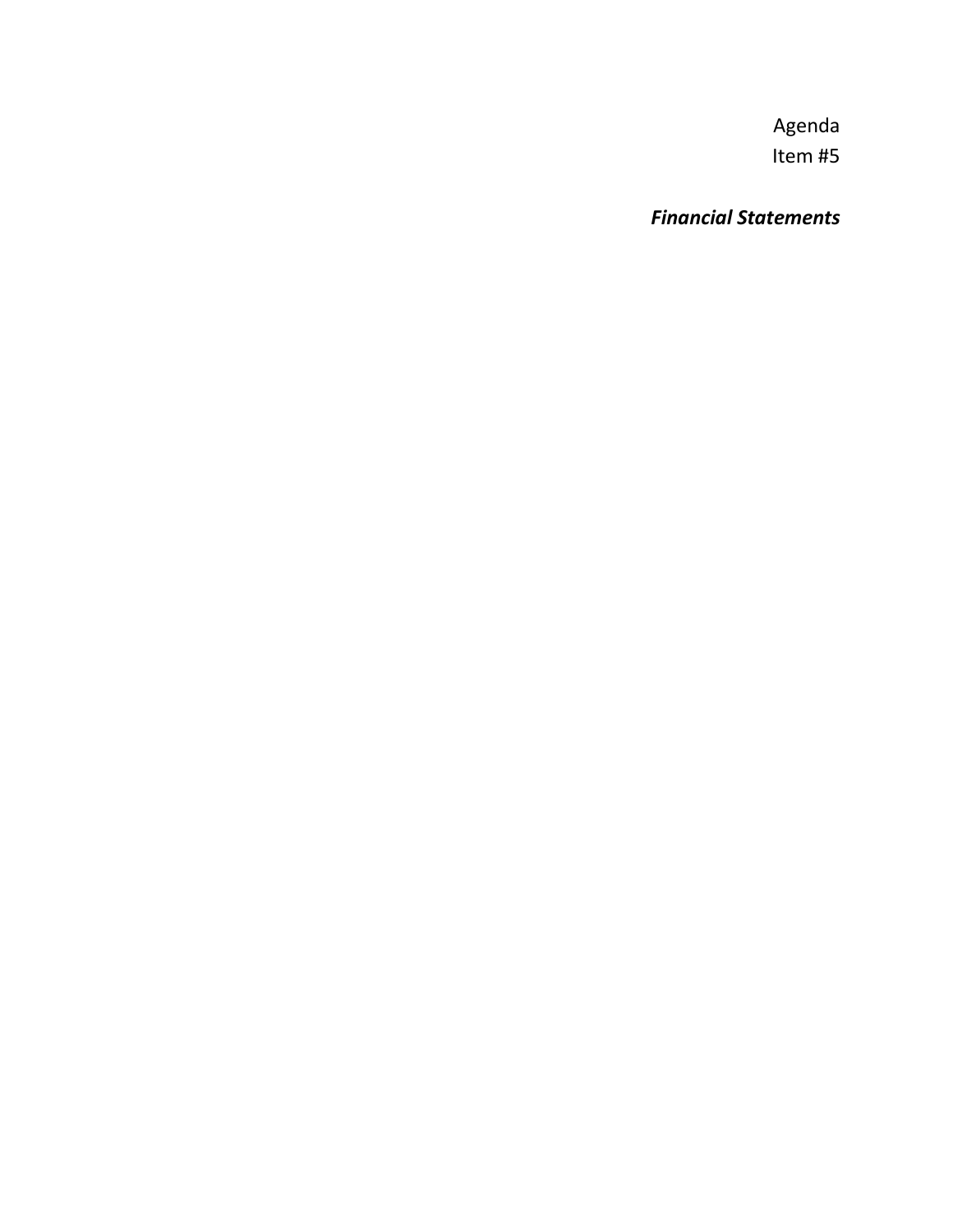12 -4b ECONOMIC DEV. TAX FUND

#### ACCOUNT# TITLE

ASSETS ======

| 00110335<br>00120200<br>00141100 | 00110010 CLAIM ON POOLED CASH<br>00110330 BROKERAGE ACCOUNT<br>CD's VIA BROKERAGE<br>00110350 TEXPOOL-4b SALES TAX<br>4B TAX I & S TEXPOOL<br>DUE FROM GENERAL FUND<br>00151010 PREPAID INSURANCE | 178,970.98<br>10,925.24<br>497,000.00<br>368,728.57<br>108,801.21<br>713.47<br>31,221.00 |              |
|----------------------------------|---------------------------------------------------------------------------------------------------------------------------------------------------------------------------------------------------|------------------------------------------------------------------------------------------|--------------|
|                                  |                                                                                                                                                                                                   |                                                                                          | 1,196,360.47 |
|                                  | TOTAL ASSETS                                                                                                                                                                                      |                                                                                          |              |

1,196,360.47 =============